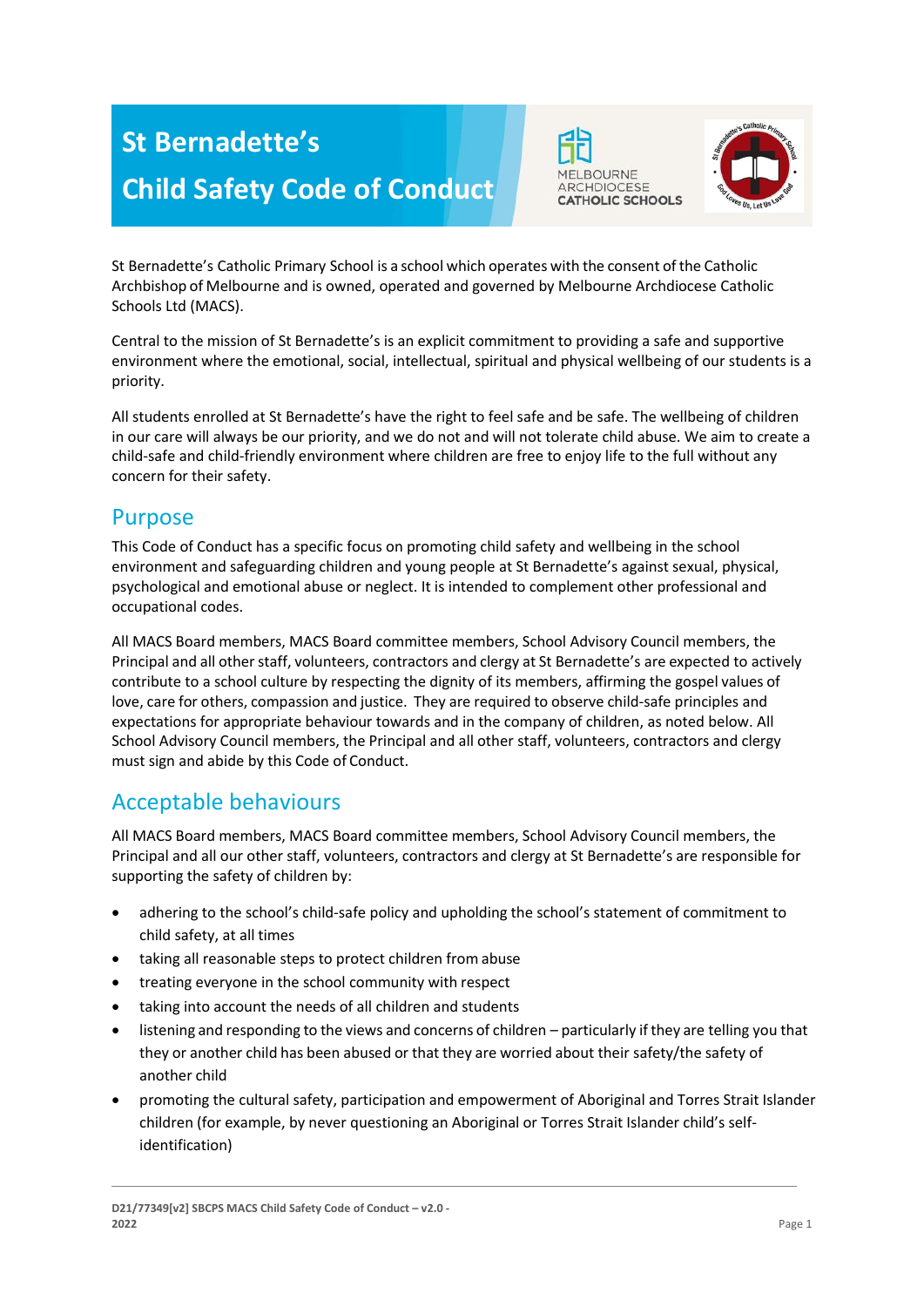- promoting the cultural safety, participation and empowerment of children with culturally and linguistically diverse backgrounds (for example, by having a zero-tolerance for discrimination)
- promoting the safety, participation and empowerment of children with a disability (for example, during personal care activities)
- ensuring as far as practicable that adults are not alone with a child
- reporting any allegations of child abuse to the school's leadership (or child safety officer if the school has appointed someone to this role)
- understanding and complying with all reporting obligations as they relate to mandatory reporting and reporting under the *Crimes Act 1958* (Vic.)
- understanding and complying with all obligations as they relate to the reportable conduct scheme including reporting allegations of reportable conduct in accordance with the schools reportable conduct policy
- reporting any child safety concerns to the school's leadership (or child safety officer if the school has appointed someone to this role)
- ensuring as quickly as possible that the child is safe if an allegation of child abuse is made
- reporting to the Victorian Institute of Teaching (VIT) any charges, committals for trial or convictions in relation to a sexual office by a registered teacher, or specific allegations or concerns about a registered teacher
- ensuring they comply with any and all applicable professional or occupational codes of conduct.

## Unacceptable behaviours

All MACS Board members, MACS Board committee members, School Advisory Council members, the Principal and all our other staff, volunteers, contractors and clergy at St Bernadette's must not:

- ignore or disregard any suspected or disclosed child abuse
- develop any special relationships with children that could be seen as favouritism (for example, the offering of gifts or special treatment for specific children)
- exhibit behaviours with children which may be construed as unnecessarily physical (for example, inappropriate sitting on laps)
- put children at risk of abuse (for example, by locking doors)
- initiate unnecessary physical contact with children or do things of a personal nature that a child can do for themselves (for example, toileting or changing clothes)
- engage in open discussions of a mature or adult nature in the presence of children (for example, personal social activities)
- use inappropriate language in the presence of children
- express personal views on cultures, race or sexuality in the presence of children
- discriminate against any child, including because of age, gender, race, culture, vulnerability, sexuality, ethnicity or disability
- work with children while under the influence of alcohol or illegal drugs
- have contact with a child or their family outside school without the school leadership's or child safety officer's (if the school has appointed someone to this role) knowledge and/or consent orthe school governing authority's approval (for example, unauthorised after-hours tutoring, private instrumental/other lessons or sport coaching); accidental contact, such as seeing people in the street, is appropriate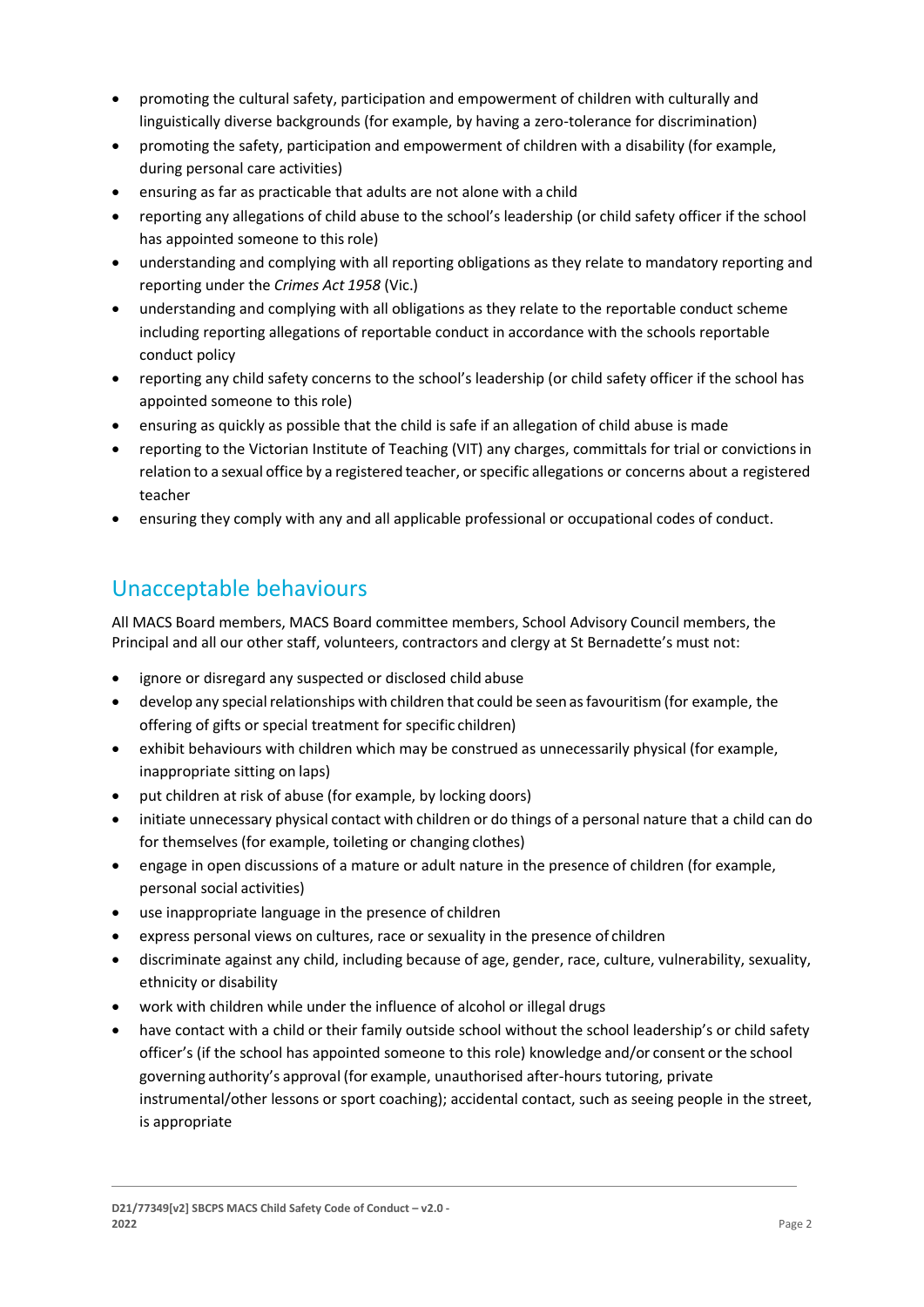- have any online contact with a child (including by social media, email, instant messaging) or their family unless necessary (for example, providing families with eNewsletters or assisting students with their schoolwork)
- use any personal communication channels/devices such as a personal email account
- exchange personal contact details such as phone numbers, social networking sites or email addresses
- photograph or video a child without the consent of the parents, guardians or carers
- consume alcohol or drugs at school or at school events in the presence of children.

#### **Teachers**

Teachers are also required to abide by the principles relating to relationships with students as set out in the Victorian Teaching Profession's Code of Conduct published by the VIT. These principles include:

- knowing their students well, respecting their individual differences and catering for their individual abilities
- working to create an environment which promotes mutual respect
- modelling and engaging in respectful and impartial language
- protecting students from intimidation, embarrassment, humiliation and harm
- respecting a student's privacy in sensitive matters
- interacting with students without displaying bias or preference
- not violating or compromising the unique position that a teacher holds of influence and trust in their relationship with students.

#### Psychologists and school counsellors

In their dealings with students, psychologists and school counsellors should also take into account their professional obligations as set out in a code of ethics or practice to which they are bound, including because of their membership of:

- the Australian Health Practitioner Regulation Agency
- the Australian Counselling Association
- Speech Pathology Australia.

# Sports and recreation

Coaches, staff members and volunteers involved in coaching, training or assisting students during sporting and recreation activities should adopt practices that assist children to feel safe and protected, including:

- using positive reinforcement and avoiding abusive, harassing or discriminatory language
- coaching students to be 'good sports'
- explaining the reason for the contact and asking for the student's permission if physical contact with a student by a coach or other adult is necessary during a sporting or other recreational activity
- avoiding (where possible) situations where an adult may be alone with a student such as in a dressing or change room, first aid room, dormitory or when the student needsto be transported in a vehicle.